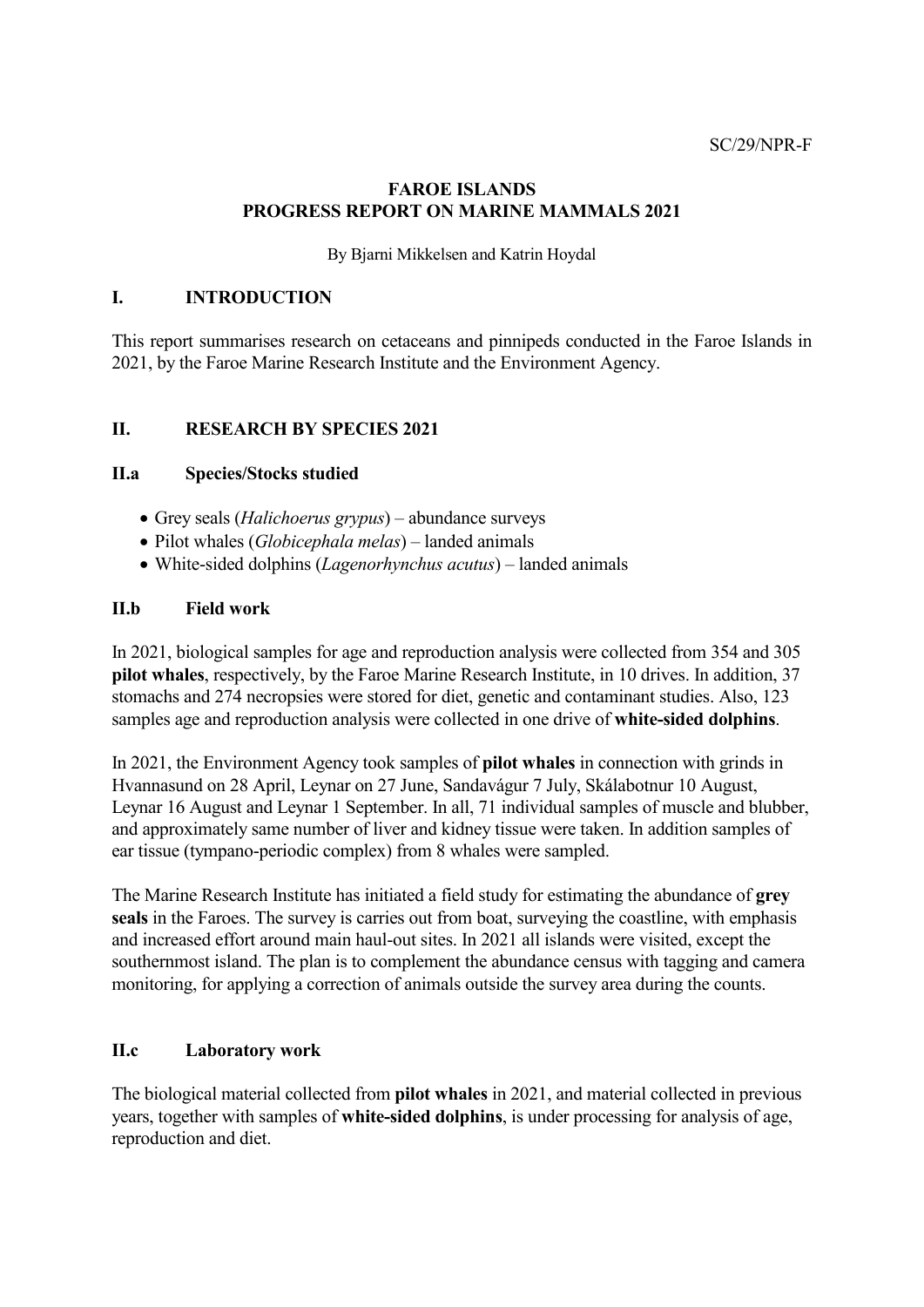The Environment Agency are regularly collecting pilot whale samples for a tissue bank, where the aim is to take samples from three schools a year, with generally 25 individuals from each. In addition to a pollution monitoring program as outlined in Table 1, research activities are done as projects and when funding allows. Such projects could be to investigate the presence of chemicals of emerging environmental concern and elucidate potential negative impact of pollutants on pilot whales. The samples of pilot whale ear tissue have been sampled for analysis of mercury accumulation in sensory organs of pilot whales and mercury-selenium interaction as a co-operation between Environment Agency and a scientist from the Department of Anatomy and Cell Biology at Canadian Light Source in Saskatoon, Canada.

| <b>Matrix (tissue)</b>          | blubber & muscle                                                      | kidnev   | liver     | blubber /<br>$liver***$ | blubber*   |
|---------------------------------|-----------------------------------------------------------------------|----------|-----------|-------------------------|------------|
| <b>Frequency of</b><br>sampling | yearly, pref. from 3 schools, focus incr. on juv. males for timetrend |          |           |                         |            |
| number of samples               |                                                                       |          |           |                         |            |
| analysed per year               | 25                                                                    | 15       | 15        | 5                       | 5          |
|                                 |                                                                       |          |           |                         | hexabromo  |
|                                 | Blubber:Legacy                                                        |          | Mercury,  | Perfluoroalkyl          | cyclo-     |
|                                 | persistent organic                                                    |          | selenium, | substances,             | dodecane,  |
|                                 | pollutants\$                                                          | Cadmium, | cadmium,  | polybrominated          | Dechlorane |
| Tissue analysed for:            | Muscle:metals£                                                        | drv mass | dry mass  | diethyl ethers          | plus       |

Table 1. Pollutants in the pilot whale monitoring program of the Environment Agency.

\*Time trends

\*\* PFAS is analysed in liver

\$ PCB, HCH, HCB, DDT, DDE, and from ca. ½ of the samples even o,p-isomer DDT and metabolites, CHL, Mirex, Toxaphene.

£ Mercury, selenium, dry mass and stable N and C isotopes

## II.d Other studies

In the Faroe Islands, the legal practice for salmon farmers to cull grey seals was ceased with the implementation of law No. 65 from 14. May 2020. The Marine Research Institute has statistics of harvest numbers from all salmon farms back to 2010.

## II.e Research results

In Desforges *et al.*, 2021, the distribution and speciation of mercury, as well as exposureassociated changes in neurochemistry, was characterize across multiple brain regions ( $n = 10$ ) and marine mammal species  $(n = 5)$  that each occupy a trophic niche in the Arctic ecosystem. Consistent species differences in mean brain and brain region-specific concentrations of total mercury (THg) and methyl mercury (MeHg) was found, with higher concentrations in toothed whales (narwhal, pilot whales and harbour porpoise) compared to fur-bearing mammals (polar bear and ringed seal). Mean THg (μg/g dw) in decreasing rank order was: pilot whale  $(11.9)$  > narwhal  $(7.7)$  > harbour porpoise  $(3.6)$  > polar bear  $(0.6)$  > ringed seal  $(0.2)$ . The higher THg concentrations in toothed whales was associated with a marked reduction in the percentage of MeHg (<40 %) compared to polar bears (>70 %) that had lower brain THg concentrations. This pattern in mercury concentration and speciation corresponded broadly to an overall higher number of mercury-associated neurochemical biomarker correlations in toothed whales. Of the 226 correlations between mercury and neurochemical biomarkers across brain regions, 60 (27 %) meaningful relationships (r>0.60 or  $p < 0.10$ ) was documented. This add to the growing weight of evidence that wildlife accumulate mercury in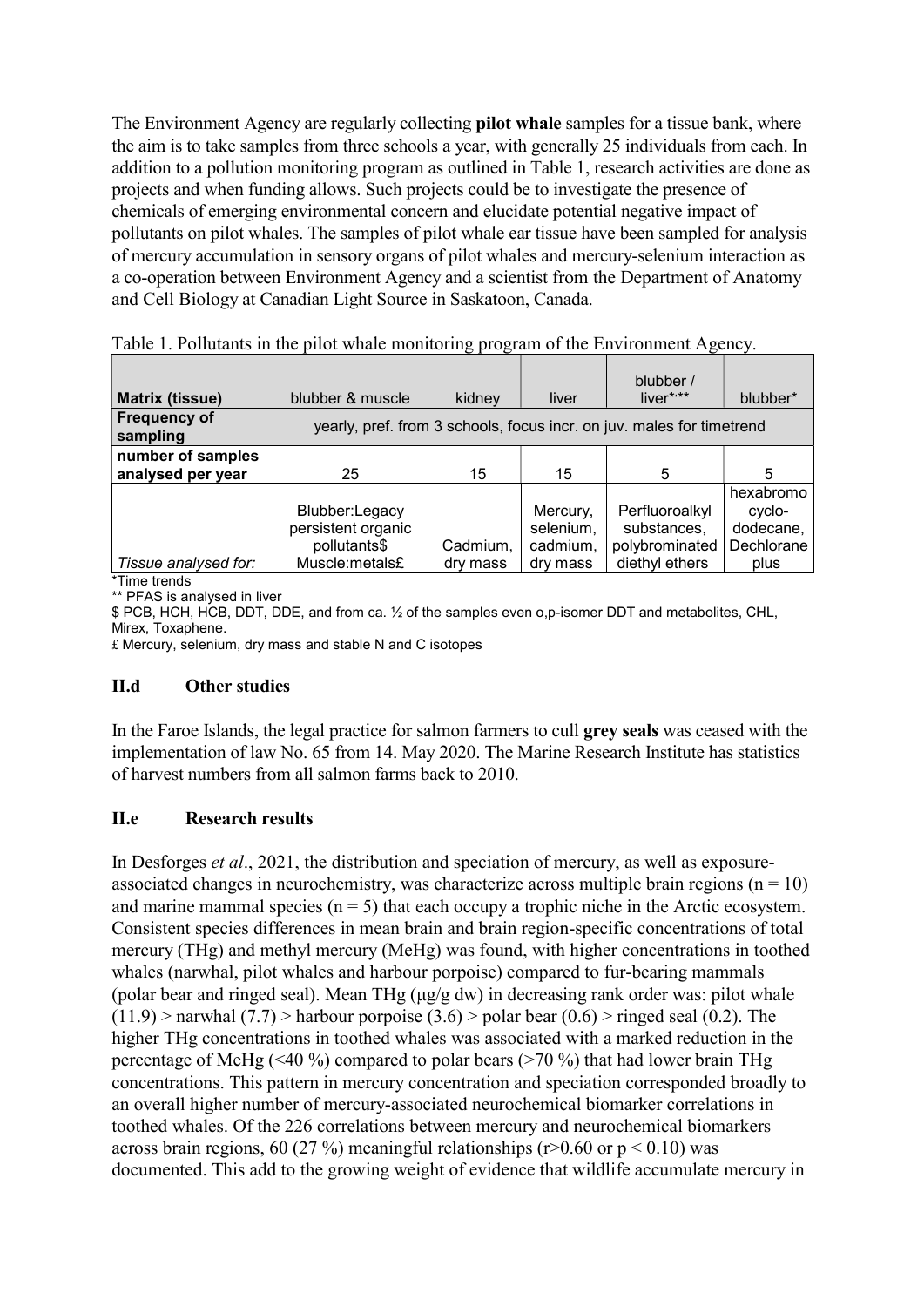their brains and demonstrate that there is variance in accumulation across species as well as across distinct brain regions, and that some of these exposures may be associated with subclinical changes in neurochemistry.

Pavlov *et al.*, 2021, tested two hypothesis, that the evolution of fins as lifting structures led to a generic wing design, where the dimensionless parameters of the fin cross-sections were invariant with respect to the body length and taxonomy of small cetaceans (Hypothesis I) and that constraints on variability of a generic fin shape were associated with the primary function of the fin as a fixed or flapping hydrofoil (Hypothesis II). To verify these hypotheses, it was examined how the variation in the fin's morphological traits is linked to the primary function, species and body length. Hydrodynamic characteristics of the fin cross-sections were examined with the CFD software and compared with similar engineered airfoils. Generic wing design of both fins was found in a wing-like planform and a streamlined cross-sectional geometry optimized for lift generation. Divergence in a generic fin shape both on the planform and cross-sectional level was found to be related with the fin specialization in fixed or flapping hydrofoil function. Cross-sections of the dorsal fin were found to be optimized for the narrow range of small angles of attack. Cross-sections of tail flukes were found to be more stable for higher angles of attack and had gradual stall characteristics. The obtained results provide an insight into the divergent evolutionary pathways of a generic wing-like shape of the fins of cetaceans under specific demands of thrust production, swimming stability and turning control.

# III. ONGOING (CURRENT) RESEARCH

The Faroe Marine Research Institute has since 2000 tagged 10 pilot whale pods, with 47 satellite transmitters deployed in total, for monitoring movements and migrations and to determine the overall distribution area of pilot whales recruiting to the Faroese harvest. The data is to be analysed, while new tagging await innovations in the field of bio-logging and the introduction of two upcoming tagging projects, MINITAG and TOPLINK, that will promote the continuation of pilot whale tagging in the Faroe Islands. The biological sampling of the drive hunt will continue.

The Faroe Marine Research Institute will continue the summer census for monitoring trend and abundance of the grey seal population. In 2022, the plan is to expand the study to include camera traps and satellite tracking, to study the behaviour, and to improve the accuracy of the abundance estimate.

The Environment Agency will continue to sample pilot whales for pollution monitoring in 2022. Co-operation with scientist at the Department of Anatomy and Cell Biology/ Canadian Light Source, Saskatoon, SK Canada, regarding the mercury/selenium in inner ear of the pilot whale, continues.

# IV. ADVICE GIVEN AND MANAGEMENT MEASURES TAKEN

Law no. 65, from 14 May 2020 ban all culling of marine mammals in connection with fish farming activities. Prior to this, fish farmers were allowed to cull grey seals interacting with their fish farms, but with the new law enforcement, this cull has completely ceased.